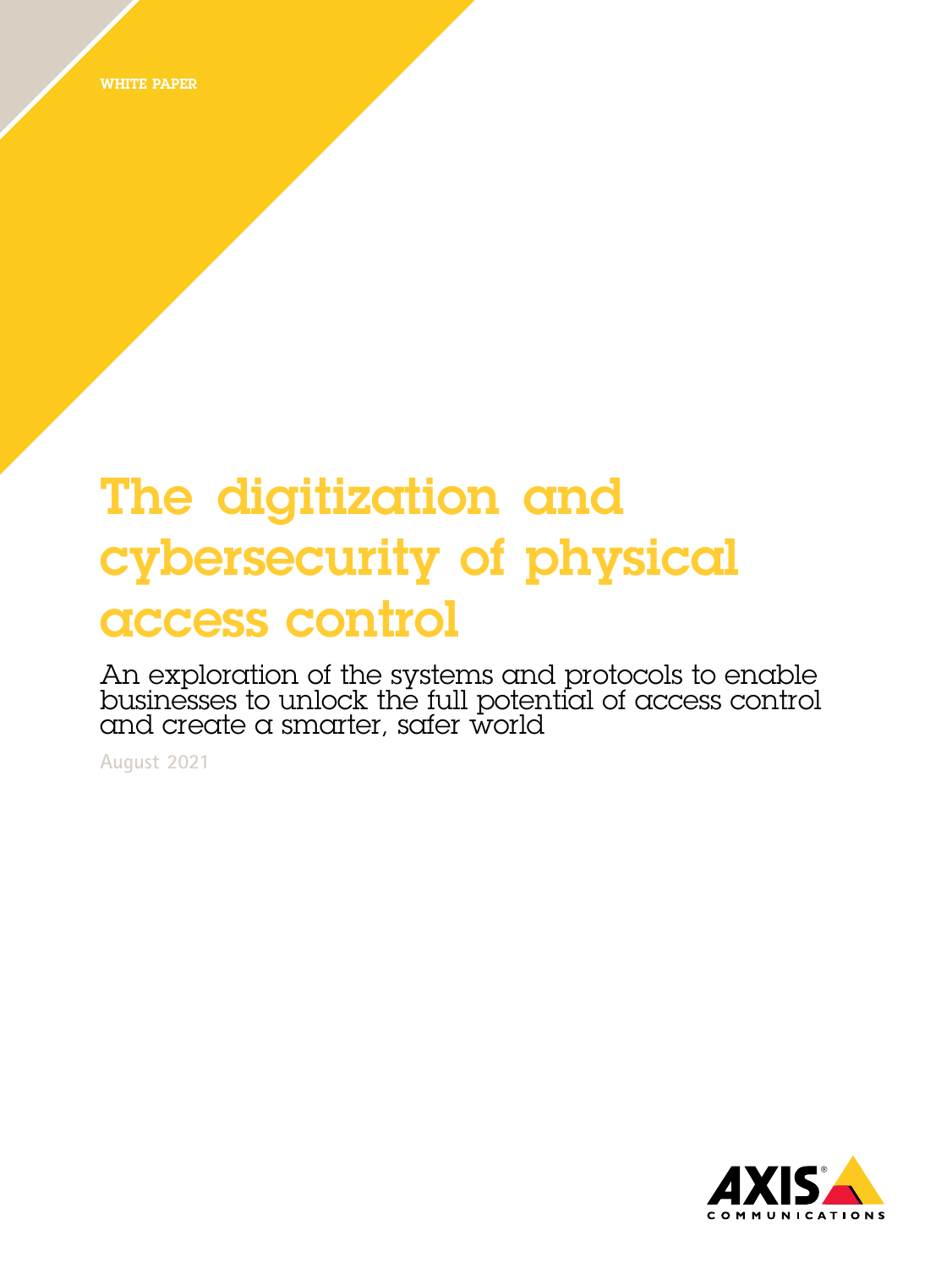# Table of Contents

| 1                                   | Summary                                                         |                                                            | 3       |
|-------------------------------------|-----------------------------------------------------------------|------------------------------------------------------------|---------|
| $\overline{2}$                      | Introduction: The future of access control                      |                                                            | 3       |
| 3                                   | Challenges in an evolving access control market                 |                                                            | 4       |
|                                     | 3.1                                                             | Cybersecurity credentials (cyber-maturity)                 | 4       |
|                                     | 3.2                                                             | The future of security systems architecture                | 5       |
|                                     | 3.3                                                             | IP versus traditional access control                       | 5       |
|                                     | 3.4                                                             | Open protocols                                             | 5       |
| 4                                   |                                                                 | Technical barriers to adoption                             | 6       |
|                                     | 4.1                                                             | RS-485 controllers                                         | 6       |
|                                     | 4.2                                                             | The value of devices with a MAC address                    | 7       |
| The hallmarks of best practice<br>5 |                                                                 |                                                            | 7       |
|                                     | 5.1                                                             | Stakeholder management and the converged security approach | 7       |
|                                     | 5.2                                                             | What to expect from partners, vendors and suppliers        | 8       |
|                                     | 5.3                                                             | Security Management: Governance and vendor processes       | 8       |
| 6                                   | Guides and tools (vendor processes)                             |                                                            | 9       |
|                                     | 6.1                                                             | Manufacturing Hardening Guide                              | 9       |
|                                     | 6.2                                                             | Device management                                          | 10      |
|                                     | 6.3                                                             | Challenges associated with OEM / ODM                       | 10      |
|                                     | 6.4                                                             | CPU microprocessor chip                                    | 10      |
|                                     | 6.5                                                             | Firmware strategy                                          | 11      |
|                                     | 6.6                                                             | Vulnerability management                                   | 11      |
|                                     | 6.7                                                             | Security Advisory Notifications                            | 11      |
|                                     | 6.8                                                             | Building Security in Maturity Model (BSIMM)                | 11      |
|                                     | 6.9                                                             | Long Term Support (LTS)                                    | $12 \,$ |
|                                     |                                                                 | 6.10 Learning and collaboration                            | 12      |
| $\overline{7}$                      | Creating a cyber hygiene profile: next steps and considerations |                                                            | 12      |
|                                     | 7.1                                                             | Suppliers                                                  | 12      |
|                                     | 7.2                                                             | Products and systems                                       | 13      |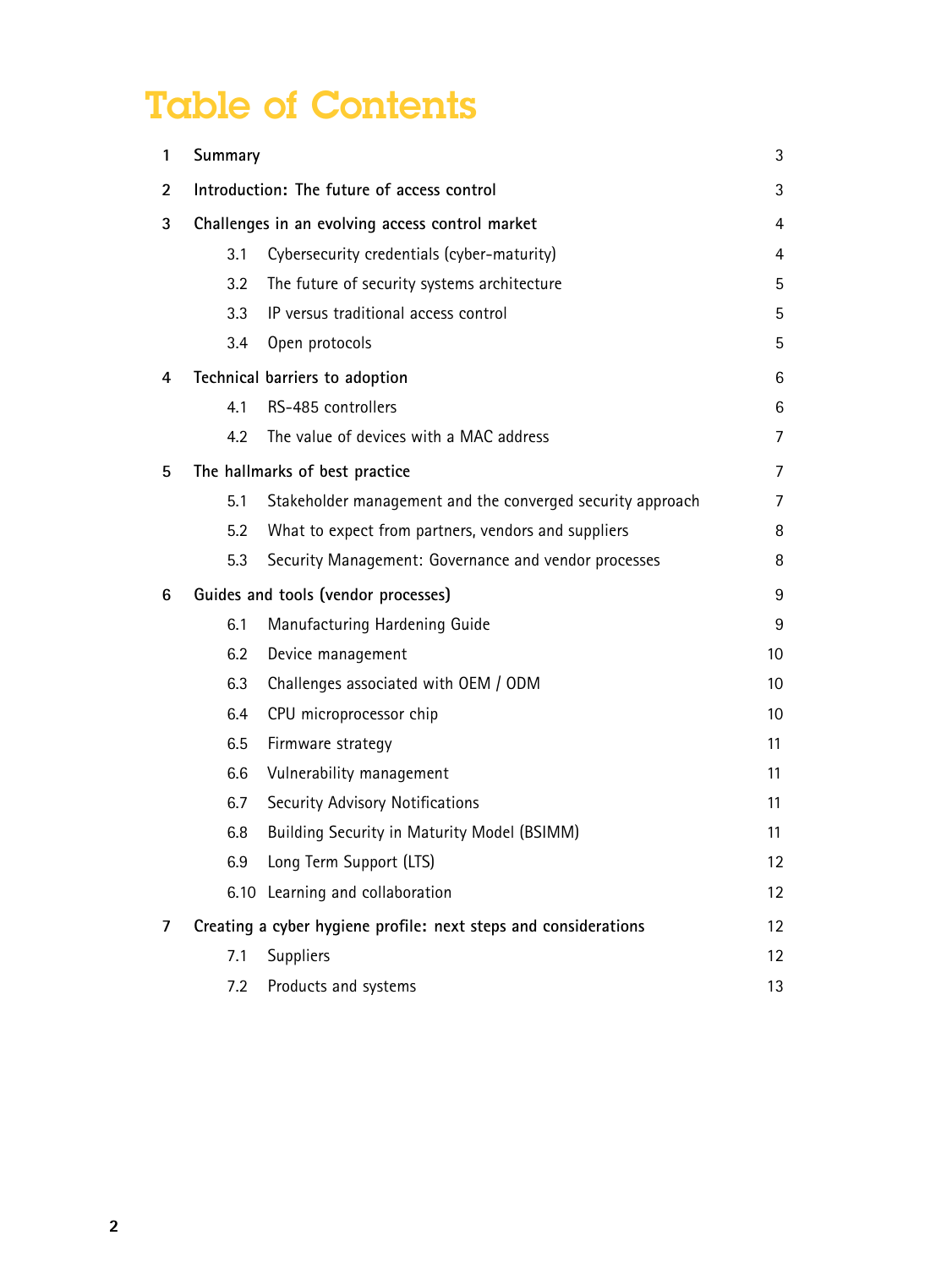# <span id="page-2-0"></span>1 Summary

The development of cloud connectivity is changing the face of the physical security industry and is forcing installers to adapt to stay in business. The control of access systems seems to be moving into the domain of the global technology firms, bringing an expectation of greater value from the systems themselves, as they become ever more intelligent, scaleable and edge-based.

This evolution, along with its potential for integration with other corporate systems, also means that cybersecurity needs to play an even greater role in system development and deployment, especially in those cases that build upon existing infrastructure. Overcoming technical barriers such as serial architecture, the absence of MAC addresses and so on, is <sup>a</sup> crucial step in the transition to digital access control systems able to meet today's and future requirements.

Implementing and securing <sup>a</sup> digital system for access control also means following the best practices to ensure the best possible security. We need to assess and test every component involved in the system, be it <sup>a</sup> device, <sup>a</sup> supplier or <sup>a</sup> protocol – these all need to be trustworthy and reliable. We also need to constantly be aware of the threat landscape and how to mitigate the dangers presented by newly discovered vulnerabilities and flaws.

Vendors especially should be given special consideration, as you are allowing their devices into your network. A serious vendor should provide and make known their own processes for securing their offerings by, for example, publishing <sup>a</sup> hardening guide, by providing dedicated management tools that make it simpler to manage and secure network devices, etc. Furthermore, <sup>a</sup> vendor should preferably be open and honest concerning their strategy for managing discovered vulnerabilities and flaws.

# 2 Introduction: The future of access control

Cloud connectivity has presented the physical security industry with <sup>a</sup> new vision of how systems should be deployed and utilized. End-users and buyers are demanding smarter, integrated and more business-focused solutions with surveillance and access control capabilities that reach well beyond those afforded by traditional legacy technologies.

Many suppliers have built up <sup>a</sup> strong business model around their expertise, service and knowledge of physical security. However, network connectivity and the IoT present <sup>a</sup> constantly shifting landscape, requiring <sup>a</sup> traditional vendor and installer of physical security to learn the language of IT; of open platforms, IP connectivity and software integration, in order to adapt to market changes and remain relevant.

It seems that control is rapidly shifting from the suppliers of electronic access systems to global technology firms, who now have the power to shape security in <sup>a</sup> direction that challenges its traditional operation. Smart buildings and cities present great opportunities, and many anticipate rapid growth of the modern access control market as ease-of-deployment and the sophistication of today's technologies bring many benefits to the smart environment.

It's no surprise that <sup>a</sup> drive towards embracing hosted access control comes about as the impact of tech giants have demonstrated the success of cloud technologies; so heavily relied upon during the global COVID-19 pandemic. Such companies have the scope, scale and imagination to bring about radical change, and physical security will also be transformed as businesses, realizing the value of the cloud, look to hosted solutions to take care of all of their security and business requirements.

Currently, however, many manufacturers are simply not ready for this changing market and still follow business models based upon rigid, proprietary designs. The shift toward smart physical security solutions exists in direct contrast to this traditional approach, which is likely to be strongly challenged. While change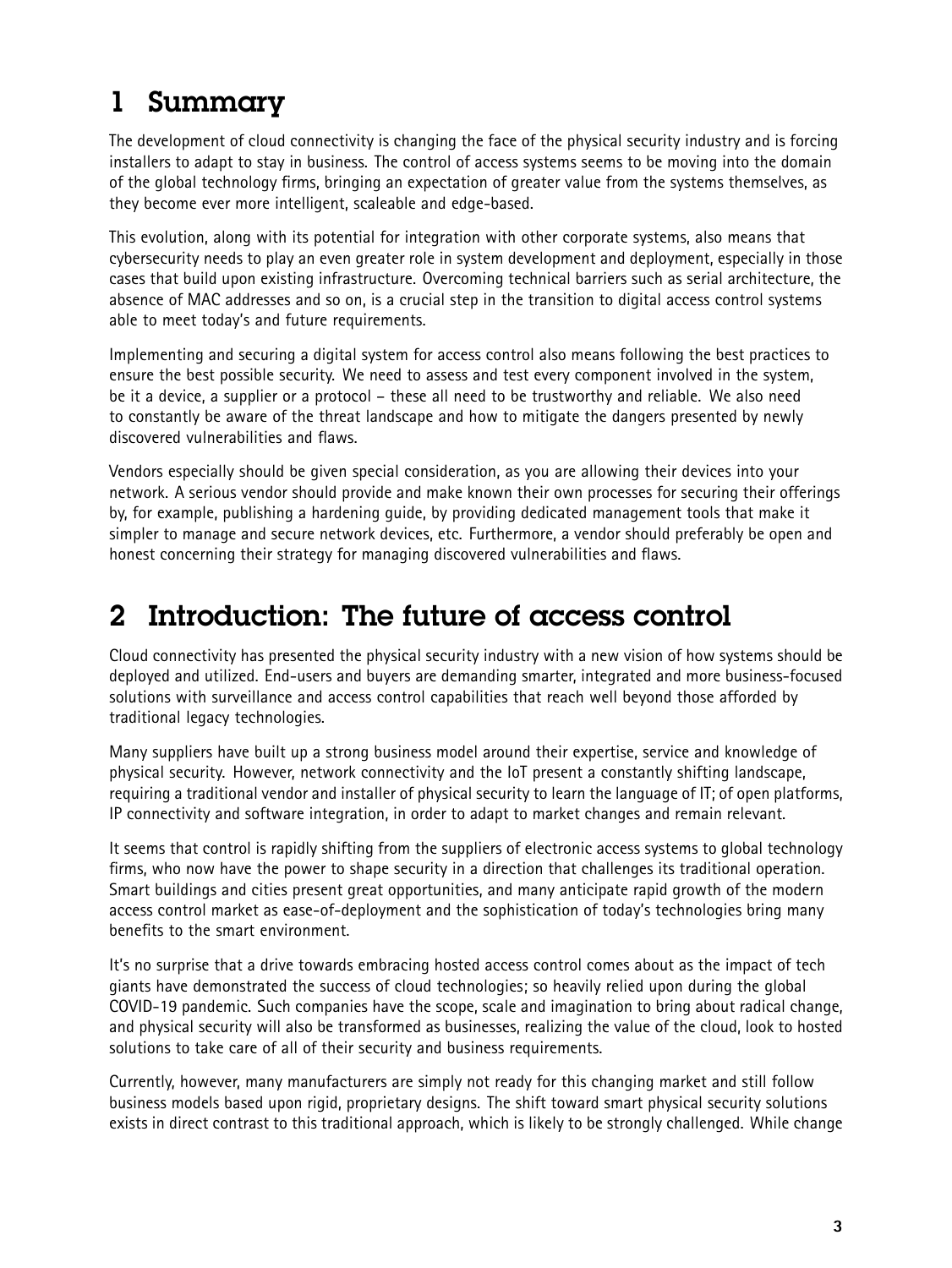<span id="page-3-0"></span>will not happen overnight, and new cloud hosting solutions are yet to become mainstream, this bright new world is nevertheless the domain of the new engineers joining our industry right now.

The future of access control, and physical security as <sup>a</sup> whole, will therefore be based on expectations of greater value. Access control systems will become data collection points and door controllers will become intelligent I/O devices. QR codes for visitor management and biometric face recognition for frictionless access control will increasingly be managed at the edge as analytics in <sup>a</sup> camera or sensor. The future of access control presents an exciting and challenging time for those ready to accept it and help shape it; <sup>a</sup> true opportunity to innovate for <sup>a</sup> smarter, safer world.

In this paper we explore those aspects that are particularly relevant to access control, including many of the fundamental features of these systems. We will also look at considerations surrounding best practices for suppliers, with information and suggestions for endusers, intended to give them the confidence to challenge their providers and to make more enlightened purchasing decisions.

# 3 Challenges in an evolving access control market

When we focus on physical access control systems (PACS), we tend to address risk factors in terms of considerations concerning the granting or blocking of physical entry. Taking <sup>a</sup> balanced approach to the design of <sup>a</sup> physical access control system is an important consideration based on assessments of the potential threat.

Nowadays, as premises are increasingly protected by more and more sophisticated electronic access control solutions, these systems provide <sup>a</sup> quick and efficient way of managing access across the whole enterprise, leaving <sup>a</sup> digital footprint that can be examined and monitored if necessary, as well as being fully integrated with other systems such as HR and visitor management.

With this system unification producing powerful insights to aid both business and security decision making, as well as controlling access, it becomes crucial to thoroughly evaluate the cyber-maturity of the system. As criminals become ever more sophisticated and the threat landscape continues to evolve, the challenge lies in mitigating the risk of cloned access credentials, insider threats or remotely launched cyber-attacks.

However, the architecture itself presents <sup>a</sup> problem. Many traditional access control systems are built upon outdated infrastructure. With converging security technologies commonly utilizing this infrastructure, the challenge for vendors is partly to adapt their hardware to connect to these corporate networks, and partly to realize the importance of IT security and the changing security landscape that drive the need to thoroughly evaluate and guard against the many risks posed to an enterprise.

Cybersecurity considerations should be <sup>a</sup> key factor in the development of new security systems. Access control technologies play an integral part in any physical security solution and should therefore be manufactured according to recognized cybersecurity principles, incident reporting and best practises. It is important to acknowledge that the integrity of <sup>a</sup> system is only as strong as its weakest link. **A system that is not prepared to accept it** constitutes <sup>a</sup> potential risk of exposure. If it cannot demonstrate the readiness to accept, inform and put in place publicly acknowledged recovery actions, this will ultimately impact negatively on its ability to provide the necessary levels of physical security for which it has been deployed.

#### **3.1 Cybersecurity credentials (cyber-maturity)**

The growing involvement of the IT industry is beginning to change the way technologies are evaluated, deployed and maintained. A key consideration for IT stakeholders is the evaluation of <sup>a</sup> business's cybersecurity credentials with <sup>a</sup> key focus on vendor cybersecurity knowledge. This knowledge is also referred to as cyber-maturity. Being cyber-mature suggests <sup>a</sup> good understanding of the threat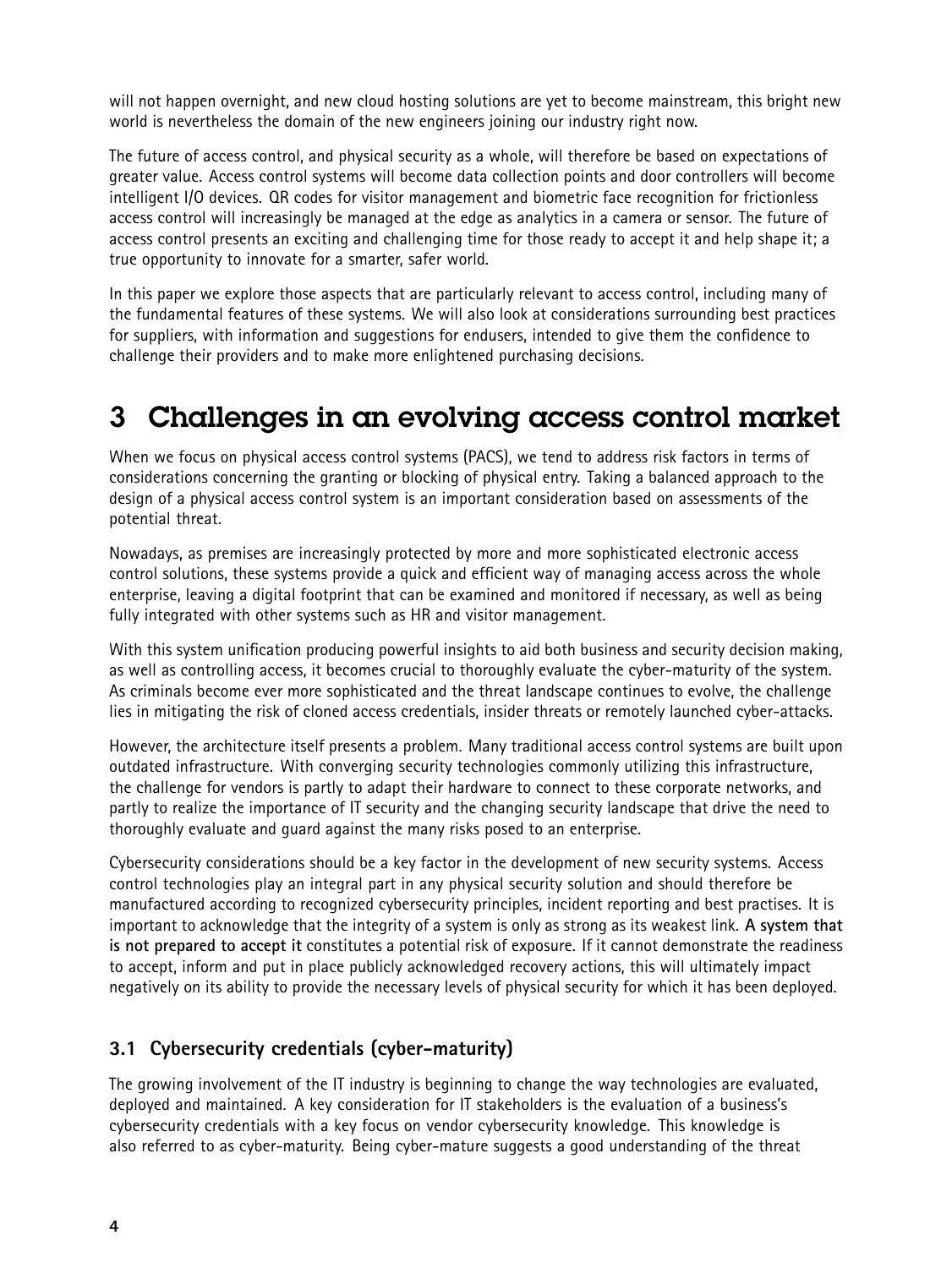<span id="page-4-0"></span>landscape and the mitigation of risk. The extensive cybersecurity documentation and guidance that has already been developed for network cameras can also be applied to physical access control, as the challenges, assessments and explanations of cyber risk and the potential for attack are equally relevant for these products.

#### **3.2 The future of security systems architecture**

Modern access control devices are connected via network cables and RJ45 connectors. Networks provide power for access controllers, as well as the communication between devices and central management systems. The driving force in access control is the transition to TCP/IP-based systems. Since the introduction of the first truly IP-enabled door controller (AXIS A1001) in 2013, PACS has continued to evolve, now delivering <sup>a</sup> wide range of advanced features that would never have been possible by relying solely on legacy technology.

Examples of such innovation include QR code readers for the facilitation of touch-free access control, facial recognition through integration with network cameras, and license plate reading, all interacting with PACS databases for edge-based decisions on the granting or refusing of admission. Key benefits of IP systems include low installation costs with simple configuration and device management. Easy integration with other devices means <sup>a</sup> future-proof solution that enables simple plug-and-play connectivity of new security technologies and enhancements as they become available.

#### **3.3 IP versus traditional access control**

The advantages of IP will be realized in new and modern access control designs, especially in contact-free systems, which end-users expect as standard. Users will also want to see access control adapt to the use of smartphones and tablets, and not just with <sup>a</sup> mobile credential. How will the industry deliver better, more useful and time/cost saving access control systems, and can it keep pace with the innovation cycles being driven by big tech companies? These are the challenges on the supplier side of the industry.

Up until now, these opportunities have not been exploited, possibly because legacy access control systems depend on door controllers installed in serial architecture and connected by RS-485 cabling to <sup>a</sup> central unit or server. Most systems are also proprietary, which means the door controller is 'locked' to only allow management via software designated by the supplier. This limits the end-user to <sup>a</sup> single hardware and software supplier, and the complexity of such systems often requires expert personnel for installation and configuration.

When expanding traditional access systems, the process is complicated by the fact that <sup>a</sup> typical central controller is designed to accommodate <sup>a</sup> certain number of doors, with non-standard configurations incurring high costs due to limited system flexibility. For example, adding just <sup>a</sup> single additional door may result in much higher costs, making the addition unjustifiably expensive.

IP networks have allowed the introduction of much simpler, easy to install PACS architecture, with far greater flexibility and customization. IT professionals have <sup>a</sup> strong preference for true IP devices and their use in network-based access control systems. Including these persons in the future design process is key, as they will ensure the use of these IP devices, which are also key in reducing the cost of expansion and will be <sup>a</sup> requirement for future access control designs.

#### **3.4 Open protocols**

The future of access control is tied to the willingness of manufacturers to share their skills and abilities in an open protocol forum. Resistance to this openness is obvious, as many access system developers seem to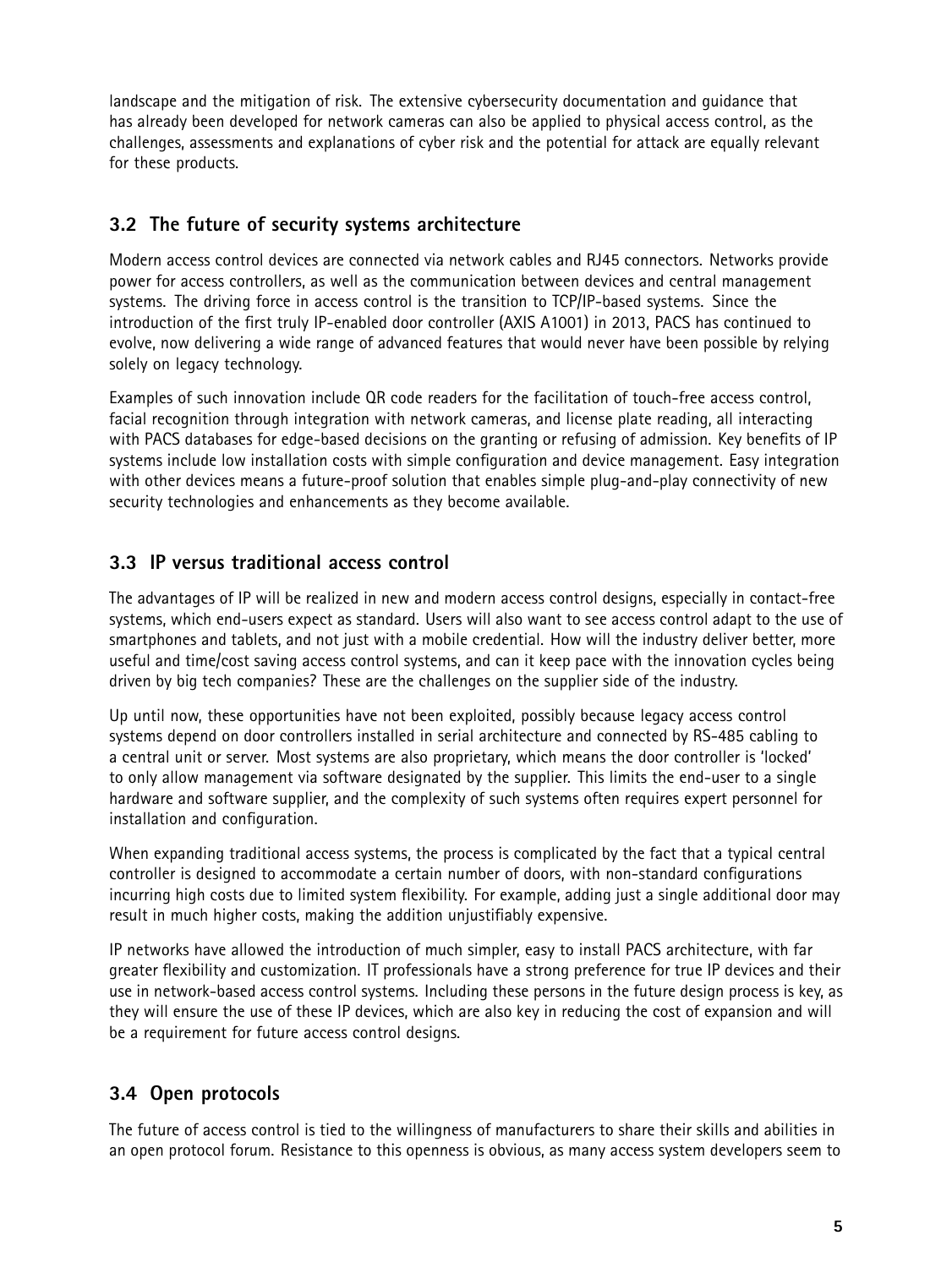<span id="page-5-0"></span>favor <sup>a</sup> process that ties end-users to their own solutions, guaranteeing future revenue. However, this approach contains no long-term value. Users are demanding more from their solutions and are happy to share their data in order to do so.

System designers and access hardware suppliers seldom have the resources or IT know-how to offer all the solutions that users request as part of <sup>a</sup> comprehensive physical security system. Many seem genuinely unaware that their offerings are rapidly being eclipsed by innovative new solutions that threaten both their business model and their standing in the access control marketplace. Such are the capabilities of the latest systems, and the speed of modern innovation, that we are now very close to not needing an access controller at all; with intelligent I/O units becoming the obvious replacement.

Openness allows vendors to build devices suitable for small-scale access systems, where simplicity is key and where purchase and installation costs need to be competitive. These same devices can then be adapted for larger and more technically complex operations as required. This flexibility is the hallmark of modern security and ensures that the systems purchased today will still be relevant in the future, as the user's business grows and requirements change.

More information on openness and open technology can be found on the ONVIF website *www.onvif.org*, an industry body created to drive development toward open standards.

### 4 Technical barriers to adoption

There is much to consider in terms of the technical connections, interfaces and devices that make digital access control possible. There may be ramifications as <sup>a</sup> result of the move from traditional to cloud-enabled systems. The following sections detail those points that must be considered to helpexisting technology, and the processes associated with it, avoid becoming <sup>a</sup> barrier to upgrading and embracing new solutions.

#### **4.1 RS-485 controllers**

One consideration is the deployment of the RS-485 controller and the potential risk of installing semi-intelligent devices that rarely, if ever, possess <sup>a</sup> media access control (MAC) address, making them difficult to identify. RS-485, also known as TIA-485(-A) or EIA-485, is <sup>a</sup> standard defining the electrical characteristics of drivers and receivers for use in serial communications systems. Electrical signalling is balanced, and multipoint systems are supported. But RS-485 only specifies the physical layer; the generator and the receiver. It does not govern the vital communications layer.

Note that the absence of <sup>a</sup> MAC address or the adoption of <sup>a</sup> serial architecture does not itself mean reliability issues or detrimental effects on the operation of an access control system: such designs have been the mainstay of access control for more than 30 years. However, advances in security expectations are difficult to visualize unless each and every control device in an access control system is intelligent and can be individually addressed. We postulate that only fully intelligent systems and completely accessible devices can deliver the future value expected. Note that 'completely accessible' does not mean devices with poor cyber security: quite the opposite.

#### **4.1.1 Open Supervised Device Protocol (OSDP)**

A new communications method, having been accepted by the IEC and offering the potential to increase security in access communications, is the Open Supervised Device Protocol (OSDP); an access control communications standard developed by the Security Industry Association (SIA) to improve interoperability among access control and security products. OSDP uses 128-bit encryption, supports multidrop installations and supervises connections to report reader issues. A further point to note is that OSDP supports card readers, door strikes, alarm contacts, and request to exit functions using just 2 wires and not the multiple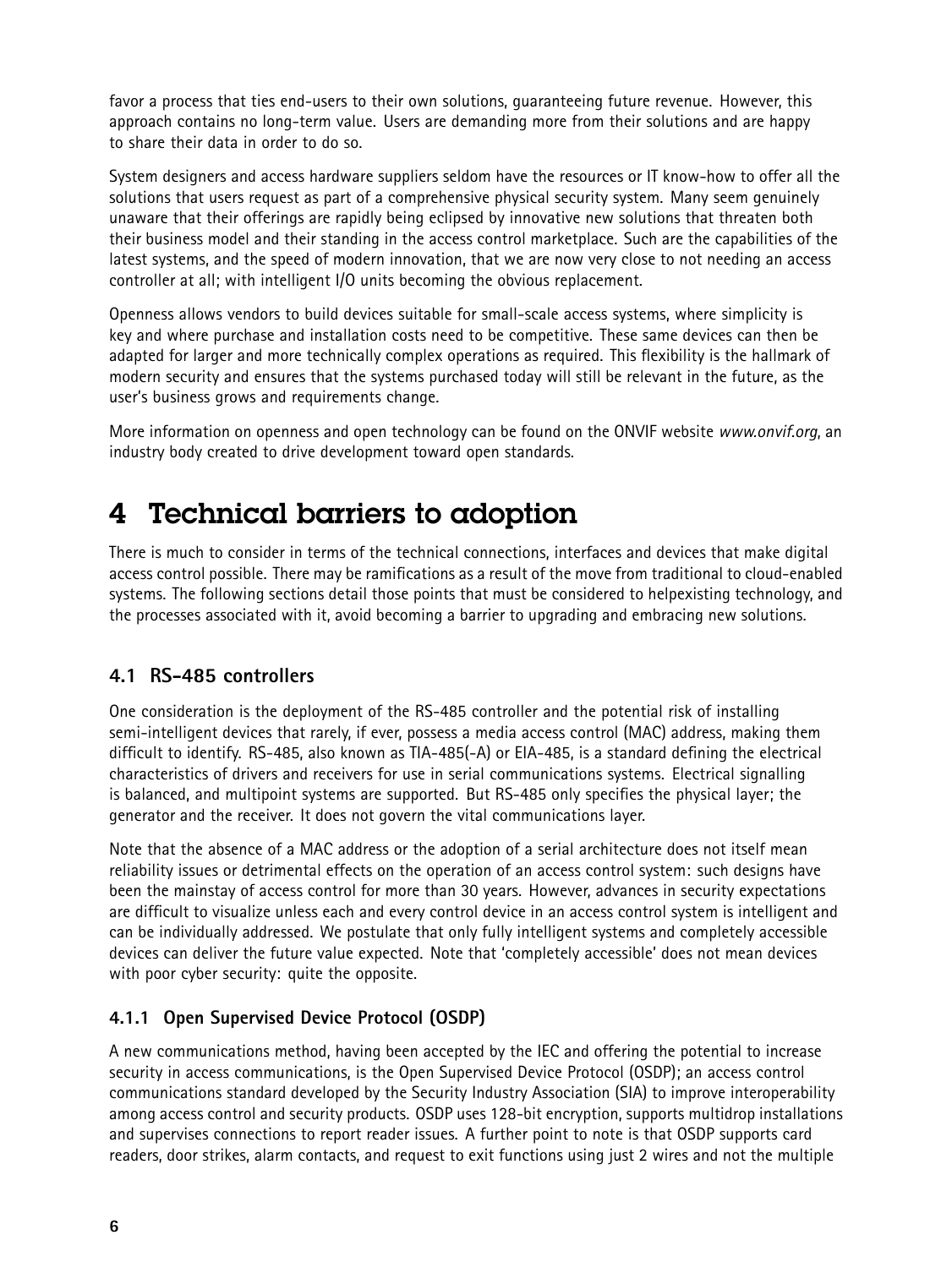<span id="page-6-0"></span>connections previously required per door. The SIA website reports: 'OSDP was approved as an international standard by the International Electrotechnical Commission in May 2020 and will be published as IEC 60839-11-5 in July 2020. SIA OSDP is in constant refinement to retain its industry-leading position.'

#### **4.2 The value of devices with <sup>a</sup> MAC address**

The MAC address is the globally unique hardware address of <sup>a</sup> single network adapter or device. In relation to IT networking, the MAC address is every bit as important as an IP address. MAC addresses uniquely identify <sup>a</sup> computer on the LAN, and are required for network protocols such as TCP/IP to function. The MAC address is hard-coded into the device, and although possible to spoof via the operating system, this is, of course, not advisable and the address should be protected by your security solution.

TCP/IP and other mainstream network architectures generally adopt an Open Systems Interconnection (OSI) model, in which network functionality is subdivided into layers. MAC addresses function at the data link layer (layer <sup>2</sup> in the OSI model), and they allow computers to uniquely identify themselves on <sup>a</sup> network. MAC address filtering adds an extra layer of security. Before allowing any device to join the network, the router checks the device's MAC address against <sup>a</sup> list of approved addresses. If the client's address is on the router's list, access is granted, if not access is denied.

#### **4.2.1 Power over Ethernet (PoE)**

PoE offers two benefits that are consistent across applications; cost savings and flexibility of device placement. PoE carries both data and power in the same cable, meaning device architecture can be simplified as compared to traditional designs. It is worth noting that many access control systems are promoted as IP-connected

## 5 The hallmarks of best practice

Access control management is an important component of effectively handling the flow of people and controlling access. Much more than just locking <sup>a</sup> door or putting up <sup>a</sup> barrier, businesses require better control options for delivering an improved customer service relationship and high levels of security and safety at all times. Adopting <sup>a</sup> best practice approach to comprehensive access control goes beyond selecting the right tools. It's about having the right architecture in place; incorporating high-quality technologies; following the right procedures and protocols; and encouraging staff and stakeholders to adopt the correct attitudes and behavior.

#### **5.1 Stakeholder management and the converged security approach**

As we see the technology landscape converge across the same infrastructure to deliver the operational technologies required for these sites to function seamlessly, we also need <sup>a</sup> converged decision-making process. We've already seen successful examples where <sup>a</sup> converged security approach has broken down walls and allowed different business teams to work together. This convergence has never been so important as it is today, when traditional electronic and physical security offerings exist side-by-side on corporate networks.

It is vital that physical security teams can rely on technologies that support their operational requirements and that address the associated risks, while at the same time, supporting IT security policies and ensuring that physical devices do not become <sup>a</sup> back door into the corporate network. With all stakeholders working together it is possible to create <sup>a</sup> secure cyber and physical environment.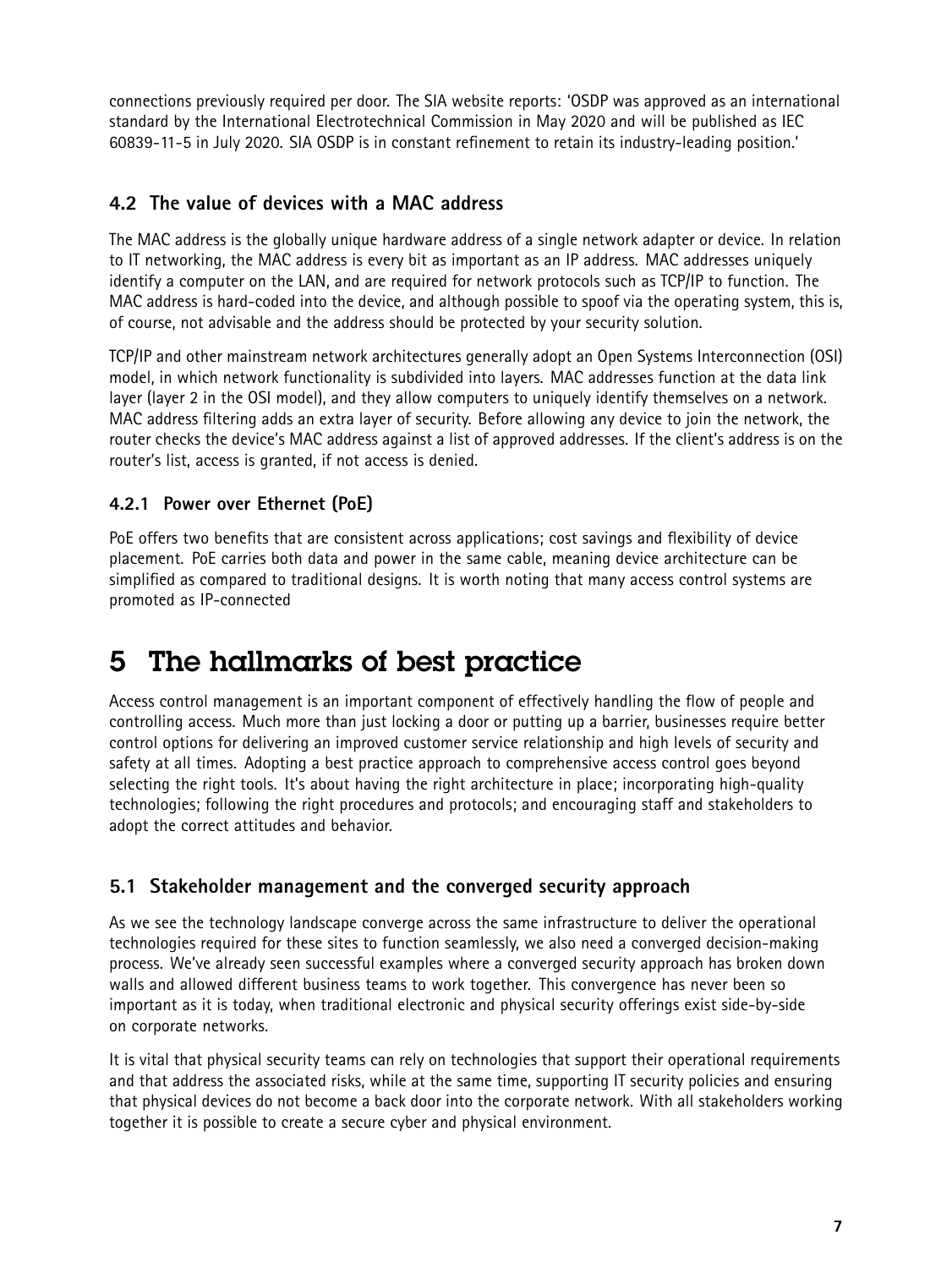#### <span id="page-7-0"></span>**5.2 What to expect from partners, vendors and suppliers**

It is important to ensure that third parties understand the importance of keeping security best practices at the forefront of everything they do, and that they operate to meet specific needs. Relationships with third parties are key to establishing <sup>a</sup> healthy supply chain and forging <sup>a</sup> strong and trusted bond.

Key considerations when evaluating third parties and their impact on the supply chain:

- They understand and acknowledge the associated risks around cybersecurity
- They can demonstrate <sup>a</sup> mature cybersecurity approach with processes and tools available
- They understand the impact of regulations and legislation on their offering
- They can demonstrate how they will support <sup>a</sup> user's compliance requirements
- Cybersecurity is <sup>a</sup> process and not just <sup>a</sup> technology they can demonstrate cybersecurity life cycle management to protect <sup>a</sup> user's enterprise.

#### **5.3 Security Management: Governance and vendor processes**

Like all effective security, cybersecurity is about the depth of the defence. It's about appropriately protecting the IP camera network at every level; from the selected products and partners to the requirements set.

#### **5.3.1 Standards and directives**

ISO <sup>27001</sup> – Information Security Management ISO/IEC <sup>27001</sup> is <sup>a</sup> Security Management System that requires:

- The systematic examination of an organization's information security risks, taking account of threats, vulnerabilities, and impacts
- The design and implementation of <sup>a</sup> coherent and comprehensive suite of information security controls and/or other forms of risk management (such as risk avoidance or transfer) to address those risks deemed unacceptable
- The adoption of an overall management process to ensure that information security controls continue to meet the organization's information security needs on an ongoing basis.

#### **5.3.2 Cyber Essentials Plus**

Cyber Essentials is <sup>a</sup> government-backed, industry-supported scheme to help organizations protect themselves against common online threats. Cyber Essentials is an effective indicator for businesses that understand the challenges posed by cybersecurity, and is an evaluation of <sup>a</sup> company's policies and processes. It looks specifically at:

- Secure configurations
- Access control and administration
- Malware protection
- Patch management
- Firewall and internet gateways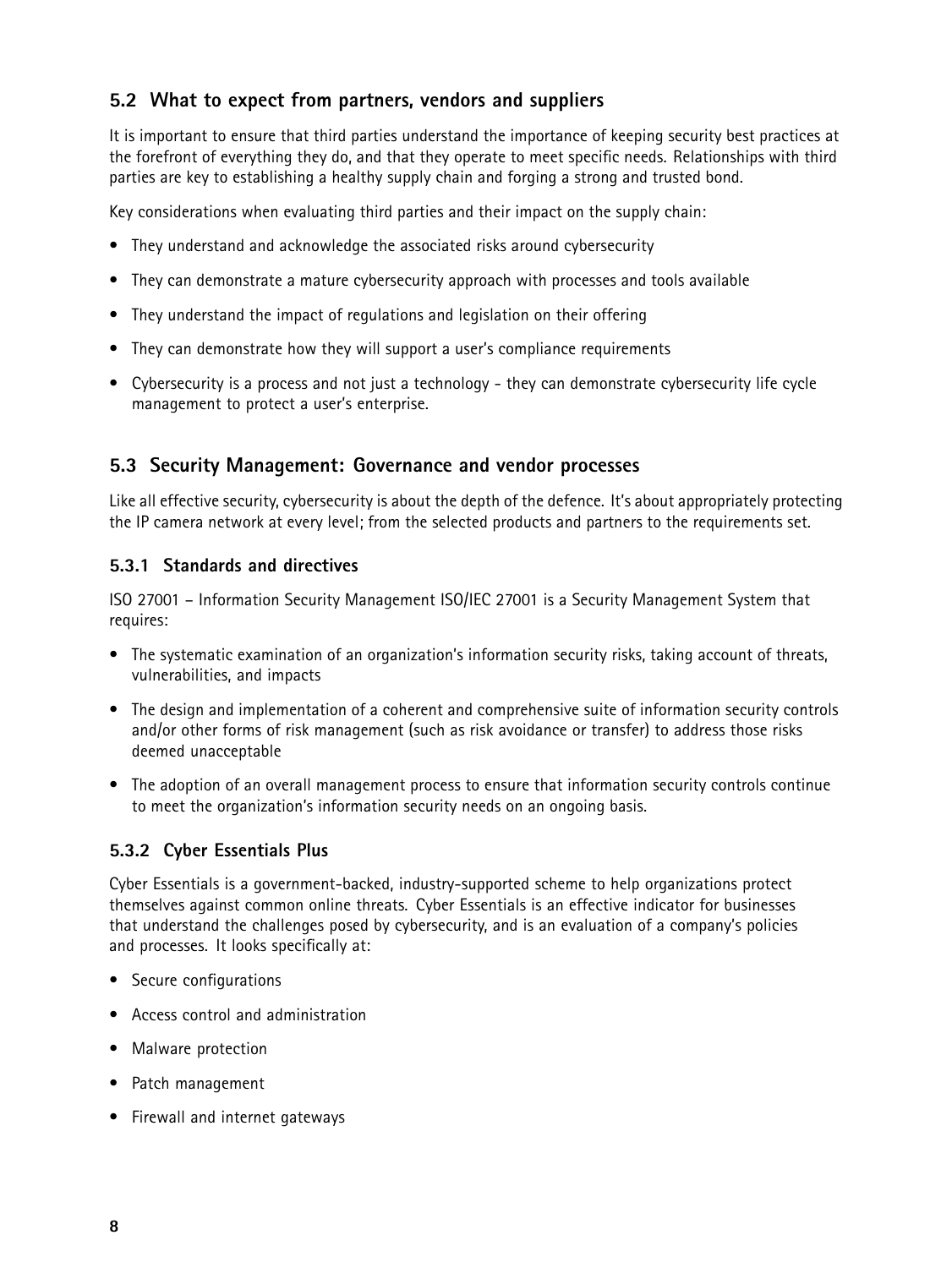<span id="page-8-0"></span>For technology manufacturers, the first line of defence should be the mitigation of risk associated with their own systems. As of 1st October 2014, the government required all suppliers bidding for contracts involving the handling of certain sensitive and personal information to be certified according to the Cyber Essentials scheme.

#### **5.3.3 Secure by Design, Secure by Default**

Launched by the Surveillance Camera Commissioner in 2019, **Secure by Design, Secure by Default** sets <sup>a</sup> minimum requirement for manufacturers of surveillance camera systems and components. The scheme requires that manufacturers take <sup>a</sup> holistic approach to solving security problems at the root cause, rather than treating the symptoms; acting at scale to reduce the overall harm to <sup>a</sup> system or type of component.

Secure by Design, Secure by Default covers the long-term technical effort to ensure that the correct security primitives are built into software and hardware. It also covers the equally demanding task of ensuring that those primitives are available and usable in such <sup>a</sup> way that the market can readily adopt them.

To support our technologies, Axis has aligned Secure by Design, Secure by Default to the National Cybersecurity Strategy code of conduct:

- Password Prompt
- Password Strength Indicator
- HTTPS Encryption
- 802.1x
- Remote Access DISABLED (NAT traversal)

## 6 Guides and tools (vendor processes)

When it comes to securing <sup>a</sup> network, organizations will often deploy several technical controls to create <sup>a</sup> 'layered defence' approach, which helps to limit the single points of failure and exposure. However, one important process that is often overlooked is 'system hardening', which includes making configuration changes to default system settings so that the system is more secure against information security threats. In addition, this process helps to reduce the amount of inherent vulnerabilities that exist in all systems.

#### **6.1 Manufacturing Hardening Guide**

A system hardening process should be in place for all devices attached to <sup>a</sup> network. This includes workstations, servers and other network devices. As each manufacturer knows their own system setup and configuration better than most, it should be their own responsibility to provide partners and users with the necessary information to protect the integrity of their devices and the end-user's installation. A hardening guide should provide technical advice for anyone involved in deploying video surveillance solutions. It should establish <sup>a</sup> baseline configuration, as well as provide comprehensive information on dealing with the evolving threat landscape.

All vendors should strive to apply cybersecurity best practices in the design, development and testing of devices, to minimize the risk of flaws that could be exploited in an attack. However, securing <sup>a</sup> network, its devices, and the services it supports requires active participation from the entire vendor supply chain, as well as the end-user organization. A secure environment depends on its users, processes, and technology. A good hardening guide should follow baseline uses such as the CIS Controls - Version 6.1 . These controls were previously known as SANS Top 20 Critical Security Controls.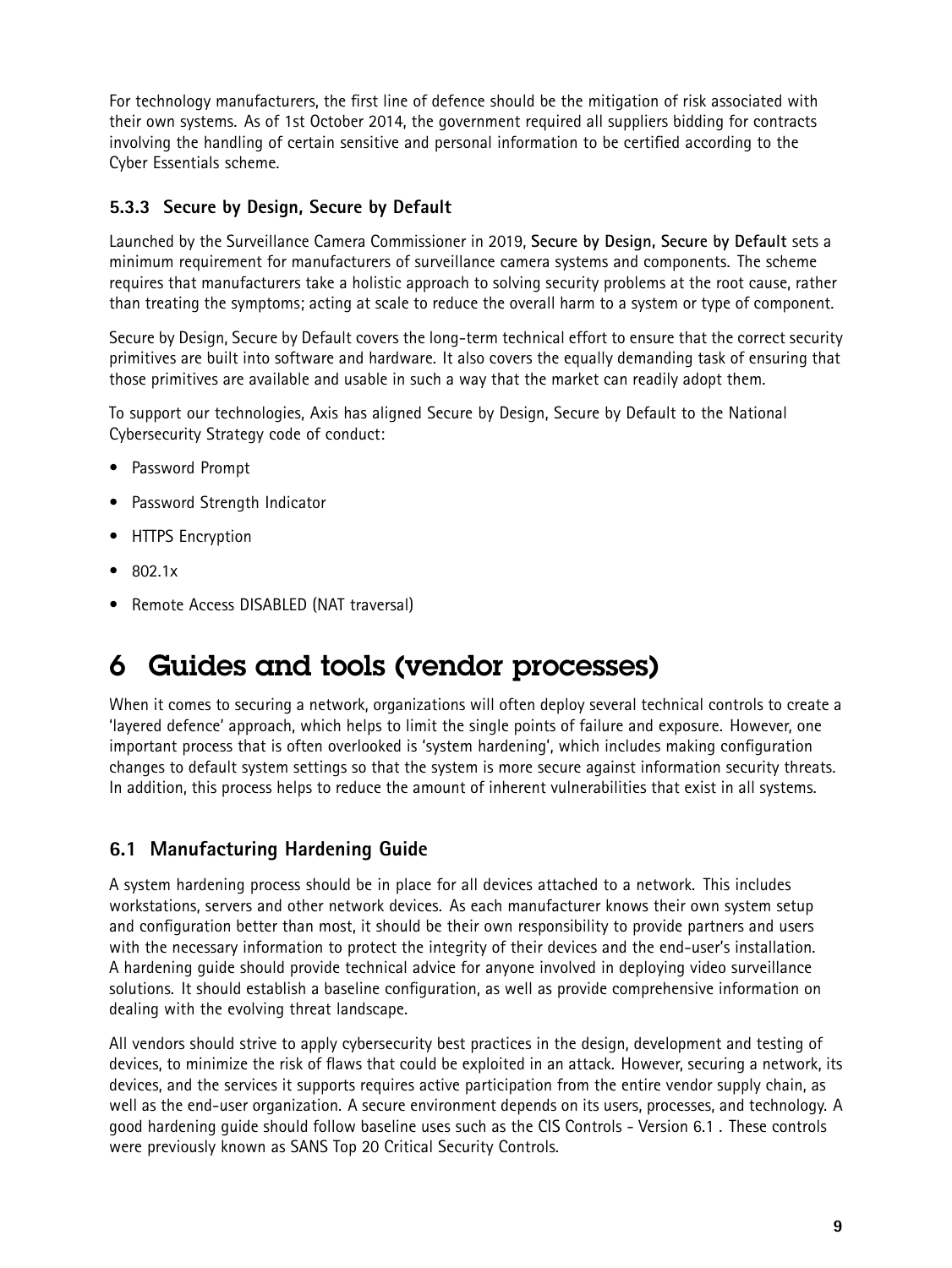#### <span id="page-9-0"></span>**6.2 Device management**

A device manager is an on-premises tool that provides <sup>a</sup> simple, cost-effective and secure way of managing connected devices. It offers installers and system administrators <sup>a</sup> highly effective tool to manage all major installation, security and maintenance tasks.

Device inventory / Asset management system:

- •Account and Password Policy
- Efficient installation of firmware upgrades and applications
- Apply cybersecurity controls manage HTTPS and upload IEEE 802.1x certificates, manage accounts and passwords
- Certificate lifecycle management Manage all major installation, security & operational tasks
- Fast, easy configuration of new devices backup and restore settings
- Suitable for sites of all sizes single or multiple site installations

#### **6.3 Challenges associated with OEM / ODM**

Original equipment manufacturers (OEMs) are manufacturers who resell another company's product under their own name and branding. An original design manufacturer (ODM) is <sup>a</sup> company that designs and manufactures <sup>a</sup> product that is specified and eventually branded by another firm for sale. Such companies allow the brand firm to engage in production without having to start or run <sup>a</sup> factory.

There are many pros for <sup>a</sup> manufacturer looking to OEM or ODM <sup>a</sup> product from another supplier. The first is that it removes any manufacturing risks and costs, and it allows an organization to focus on its sales and marketing processes. This is one of the key reasons that many camera manufacturers across the security industry OEM or ODM their branded products.

This presents several challenges, one of the most obvious being cybersecurity. If one manufacturer has <sup>a</sup> vulnerability in its products, this can impact all the other resellers and partners throughout the supply chain. It can also make full visibility of the supply chain very difficult. With the sheer number of OEMs and ODMs in operation, an end-user who has followed due diligence and refused technologies from <sup>a</sup> certain manufacturer could unwittingly end up using those technologies in <sup>a</sup> re-branded form, yet be totally unaware of the fact.

#### **6.4 CPU microprocessor chip**

It has become apparent that generic CPU processing chips installed into devices are being targeted by hackers, with many vulnerabilities being identified. One of the main reasons for this is the scalability that they generate from <sup>a</sup> single identified vulnerability. Recent examples include the 'Meltdown' and 'Spectre' flaws , two related, side-channel attacks against modern CPU microprocessors that have the ability to unlawfully access data using unprivileged code.

Most devices, from smartphones to hardware in data centres, may be vulnerable to some extent. The major operating system vendors have produced patches which mitigate the issues, though some parts of the patches need to be installed via the equipment manufacturer (OEM) as they contain platform-specific elements. The National Cybersecurity Centre (NCSC) advises to patch devices as soon as possible.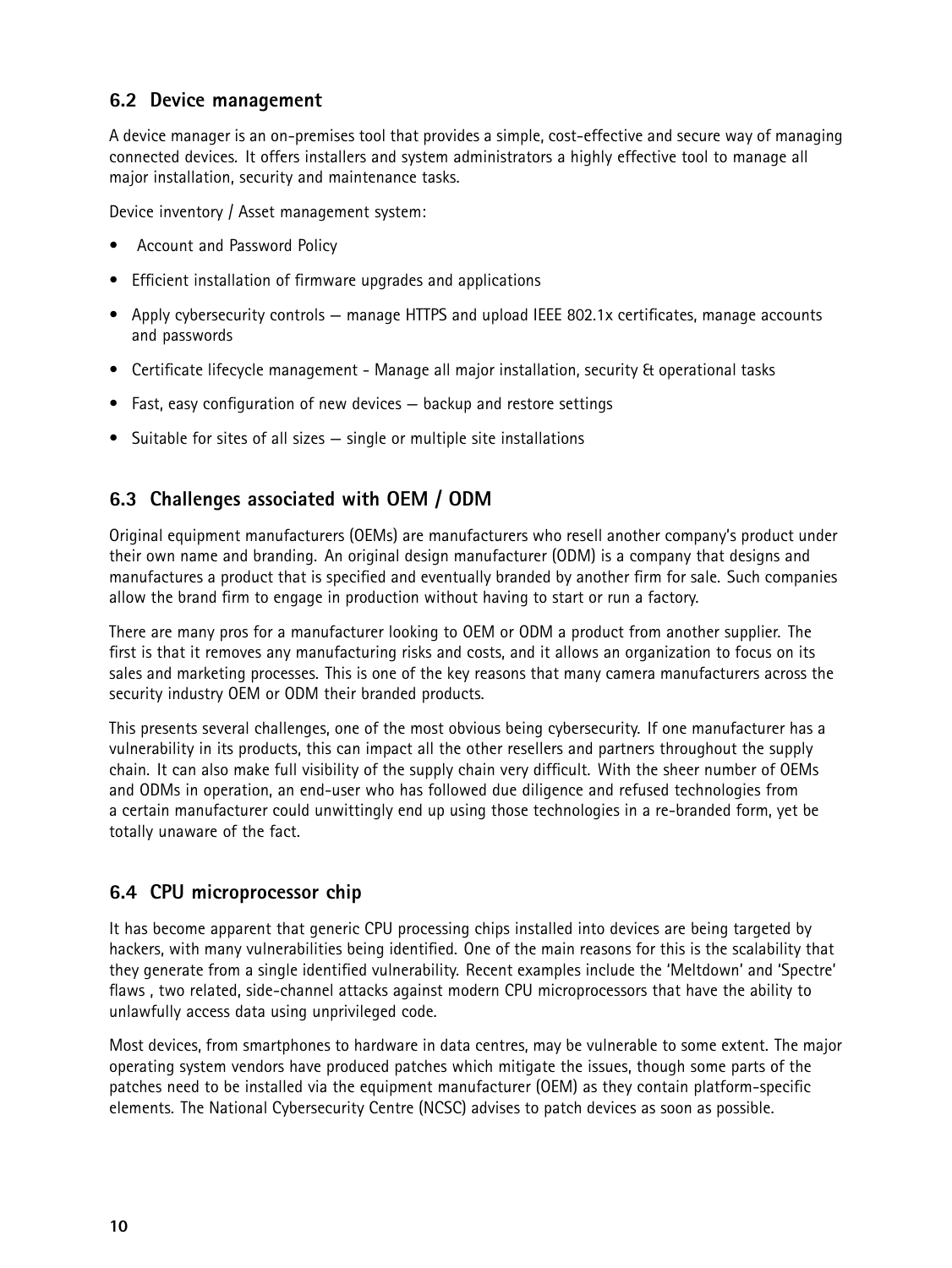#### <span id="page-10-0"></span>**6.5 Firmware strategy**

Signed firmware is important for end-users and mitigates some of the potential risks of devices being tampered with through the logistics and/or distribution process. The signature, sometimes called <sup>a</sup> hash, is appended to the firmware when distributed. A processor calculates its own hash and will only load <sup>a</sup> firmware image that has <sup>a</sup> hash matching one signed by <sup>a</sup> certificate that it trusts.

#### **6.6 Vulnerability management**

The continued growth of cyber-crime and its associated risks are forcing many organizations to focus more on information security. A vulnerability management process should be part of an organization's efforts to control information security risks. This process will give an organization <sup>a</sup> continuous overview of vulnerabilities in its IT environment and the risks associated with them. Only by identifying and mitigating vulnerabilities in the IT environment can attackers be prevented from penetrating its networks and stealing information.

It is essential that suppliers ensure that the management of vulnerabilities is covered in their operations, including processes to detect and remedy vulnerabilities in all systems and to prevent new vulnerabilities being introduced during change processes and new system deployments. All issues related to risk that the supplier accepts must be communicated and agreed with the end-user. If this principle is not implemented, attackers could exploit vulnerabilities within systems to carry out cyber-attacks against an enterprise and its suppliers.

IT security patches and security vulnerability updates must be installed through an approved process in <sup>a</sup> timely manner to prevent any security breaches. Supplier systems that for any reason cannot be updated must implement measures to protect the vulnerable system. All changes must be undertaken in accordance with the supplier's change management process.

#### **6.7 Security Advisory Notifications**

Security advisories help reduce the risks due to known vulnerabilities. The security advisory may refer to official CVE (Common Vulnerability and Exposure) or other vulnerability reports, and they include <sup>a</sup> vulnerability description, risk assessment, recommendations and information on when <sup>a</sup> service release will be available. Most vendors deploy an indirect sales model and have <sup>a</sup> partner program in place.

Security Advisory Notifications allow customers that are not registered in <sup>a</sup> manufacturer's partner program to obtain relevant cybersecurity notifications at the earliest opportunity, and when they are communicated to the channel. This is <sup>a</sup> critical tool for end-users that have equipment installed, but who do not have <sup>a</sup> contract with the company that originally carried out the installation.

#### **6.8 Building Security in Maturity Model (BSIMM)**

BSIMM is <sup>a</sup> software security measurement framework established to help organizations compare their software security with other initiatives, and to find out where they stand. BSIMM helps to assess processes, activities, roles and responsibilities in the following:

- Design and architectural reviews
- Code reviews
- Testing for known vulnerabilities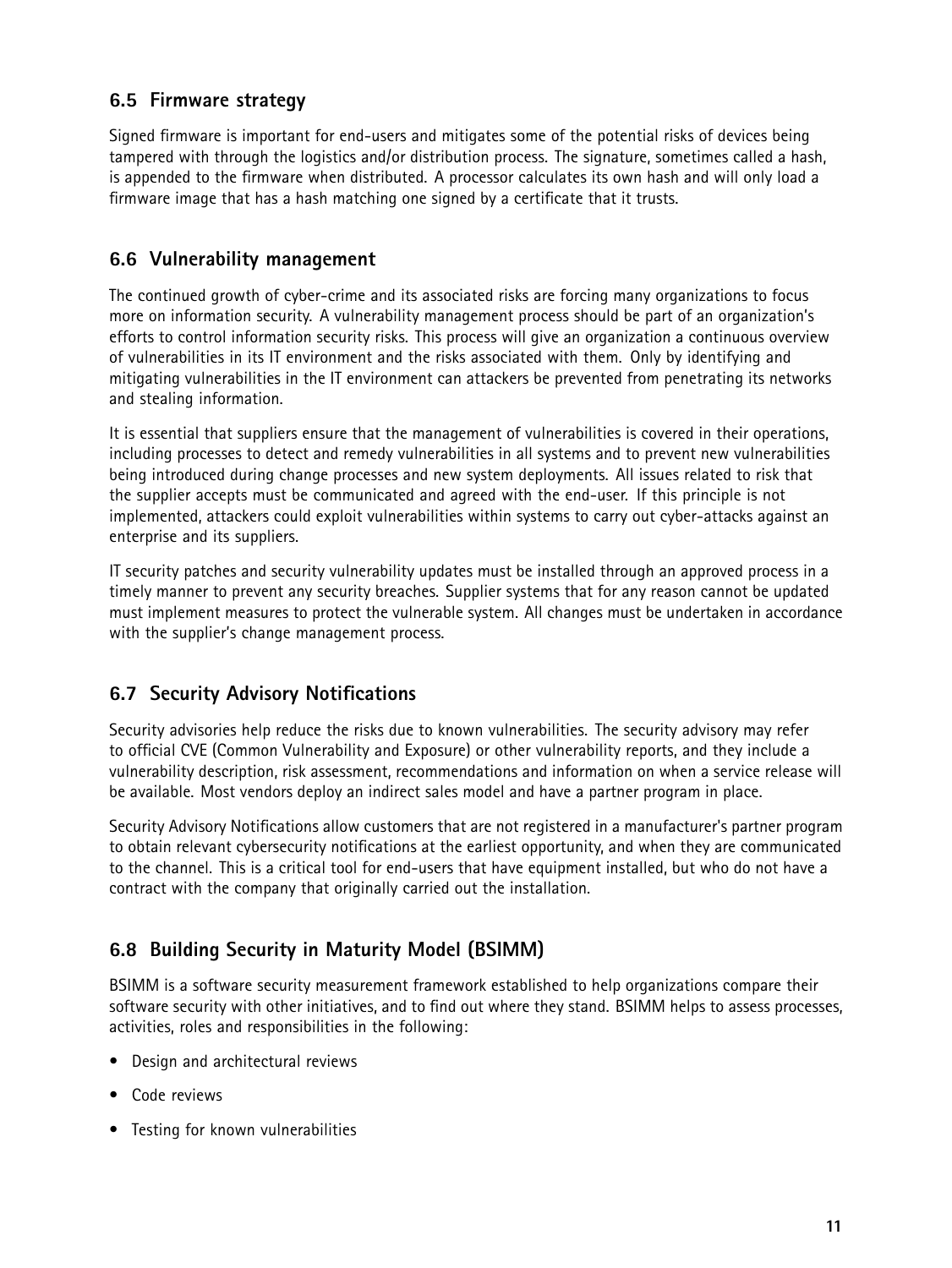<span id="page-11-0"></span>• Running <sup>a</sup> standard vulnerability scanning tool that can find CVE vulnerabilities in open source packages

#### **6.9 Long Term Support (LTS)**

Long-term support (LTS) is <sup>a</sup> product lifecycle management policy in which <sup>a</sup> stable software release is maintained for <sup>a</sup> longer period of time than the standard edition. Long Term Support firmware should include only patches for stability, performance and security. Vendors provide LTS firmware for up to 10 years from when <sup>a</sup> device is introduced to the market.

It is expected that LTS will exist in parallel with, but independently of existing active software support. One of the key benefits of LTS support is that it will retain integration with third parties related to the original firmware version.

#### **6.10Learning and collaboration**

One of the key areas for consideration when selecting any technology vendor is the training and support it provides. As the challenges facing the channel and industry evolve, particularly for cybersecurity, manufacturers should seek to pro-actively address the subject and provide collateral and content for the market. Potential examples include:

- Free of charge, classroom-based courses on cybersecurity
- •Online cybersecurity training
- •Online cybersecurity quick test
- •Hardening guide
- •Vulnerability policies
- •Cybersecurity best practices
- Cybersecurity concepts and terminology

### 7 Creating <sup>a</sup> cyber hygiene profile: next steps and considerations

Good cyber hygiene involves identifying, prioritizing, and responding to risks to the organization's key services and products. Implementing cyber hygiene security best practice will help prevent data breaches and incorrect system configurations, as well as miniming the associated risks to the business. It's also important to get stakeholder agreement on the key threat areas, to focus on the prime objectives for risk management.

While not an exhaustive list, the following considerations will help to improve efficiency in dealing with cyber threats.

#### **7.1 Suppliers**

**Check registrations and certifications**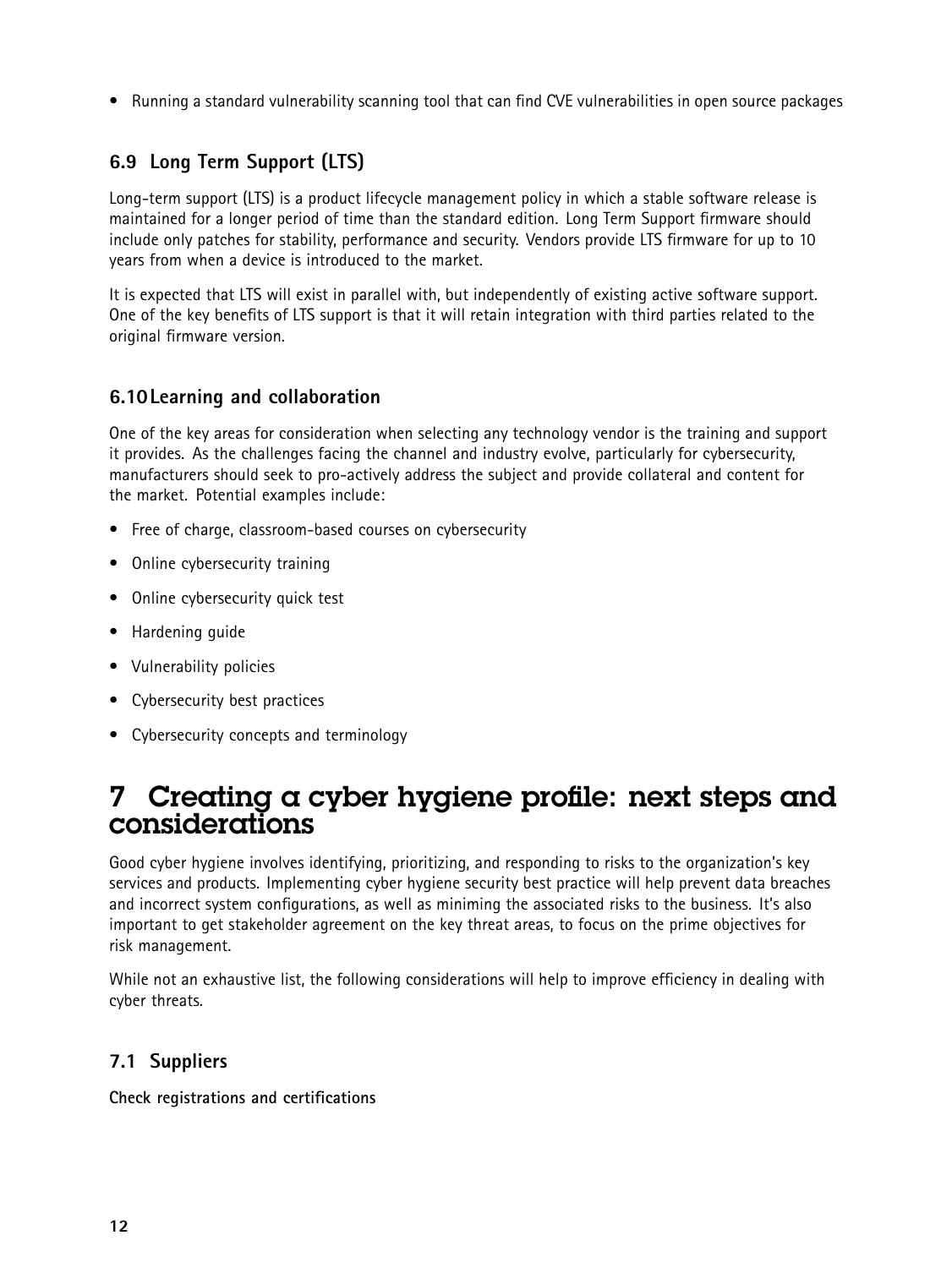<span id="page-12-0"></span>Review appropriate registrations and certifications: e.g. ask for evidence of ISO9000 registration and other quality certifications. Determine if the supplier's products have been designed for use on <sup>a</sup> corporate network.

#### **Look for evidence of best practice**

Ensure that <sup>a</sup> chosen provider can demonstrate cybersecurity best practice. They should offer <sup>a</sup> cyber hardening guide which will describe cyber and physical security measures, and best practices to help secure the network.

#### **Audit your provider**

Conduct <sup>a</sup> thorough audit before making any commitment to purchase. Check their terms of business to make sure they are clear and transparent. From <sup>a</sup> financial perspective, it's important to ask what would happen to the product and support should the business run into trouble.

#### **Determine resources for ongoing support**

Ascertain whether your provider has the resources to continue to create the solutions that you anticipate you will need in future. Verify that your provider is of <sup>a</sup> size, reach and capability to support your business requirements moving forward.

#### **Define future business needs**

Focus on your needs for the future. Intelligent devices and solutions have the capabilities to enhance and future-proof <sup>a</sup> business, so you should feel confident that your supplier will meet or exceed your expectations, with maintenance agreements and ongoing support.

#### **Seek verification of ethical business practices**

Check for evidence of ethical and sustainable practices. A partnership built on trust and common goals is <sup>a</sup> powerful foundation for longevity. Does the provider have environmental management systems in place, <sup>a</sup> corporate social responsibility (CSR) program or an ethical sourcing policy?

#### **7.2 Products and systems**

#### **Exercise due diligence**

Carry out technical due diligence on the system and its core elements to make sure that it delivers value and that there are no underlying factors that might affect ongoing operation. Ensure that information on risk assessment and risk mitigation is clear and available.

#### **Check the maintenance contract**

Verify what is included as part of <sup>a</sup> contract, such as whether the service and maintenance contract includes manufacturer software updates and firmware upgrades.

#### **Secure connected devices**

Be confident that your network connected physical security system is secure. Security systems should be deployed with cybersecurity in mind; changing default username and password; installing the latest firmware; utilising encryption (ideally HTTPS); disabling remote access.

#### **Request <sup>a</sup> statement of design security**

Your supplier should be able to provide <sup>a</sup> statement of design security as proof of the cyber secure status for any network connected devices.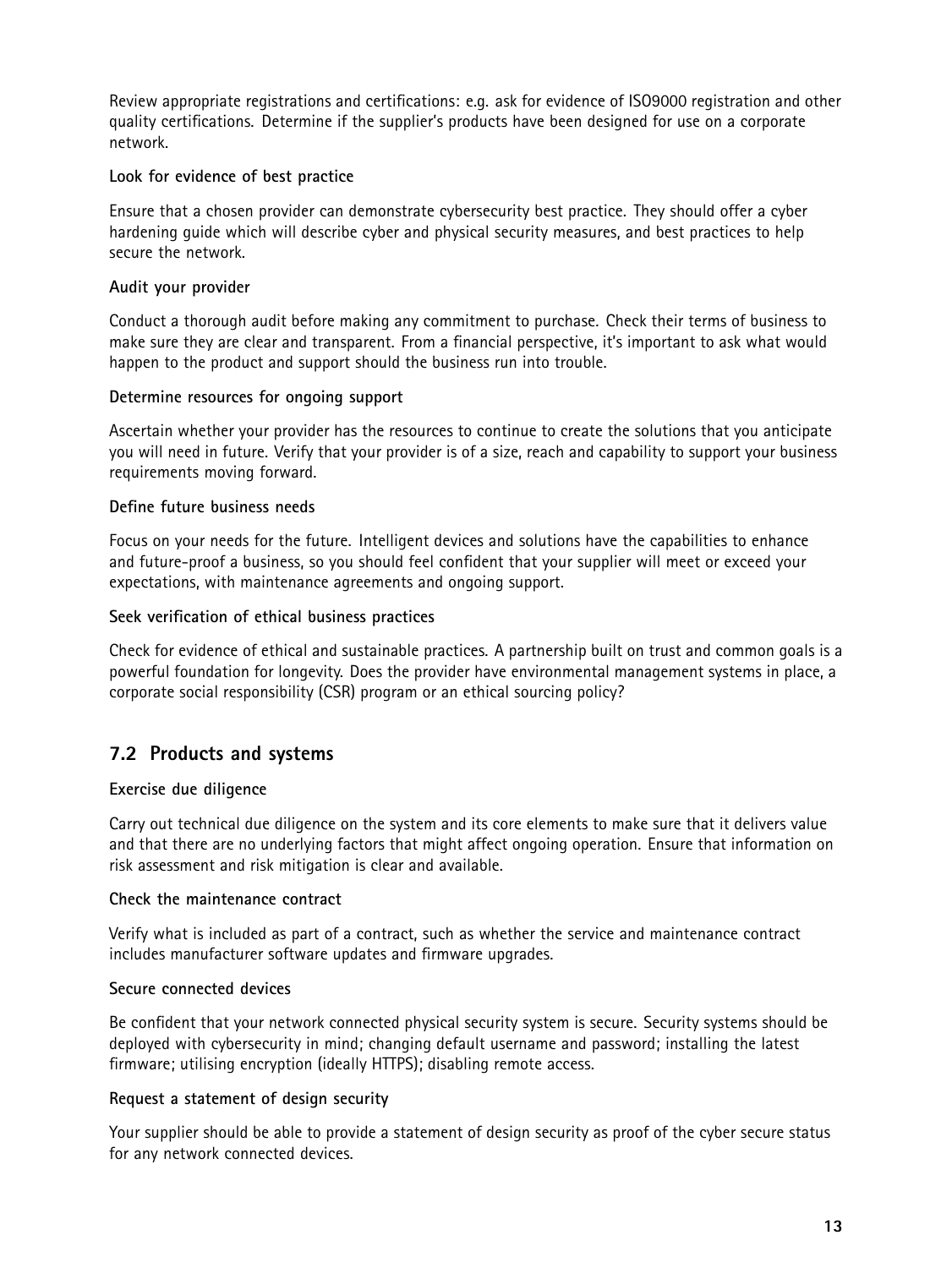#### **Assess the intelligence of the system**

Connected devices that are fully intelligent are those that are networked with <sup>a</sup> MAC address and form an intrinsic part of the system architecture. Devices without <sup>a</sup> MAC address are not intelligent and cannot be individually identified, managed or protected.

#### **Evaluate GDPR / Data Protection Act compliance**

The GDPR came into effect in 2018, along with the updated Data Protection Act of 1998. Ensure that products and systems support the ability to comply with the Data Protection Act 2018 and the GDPR.